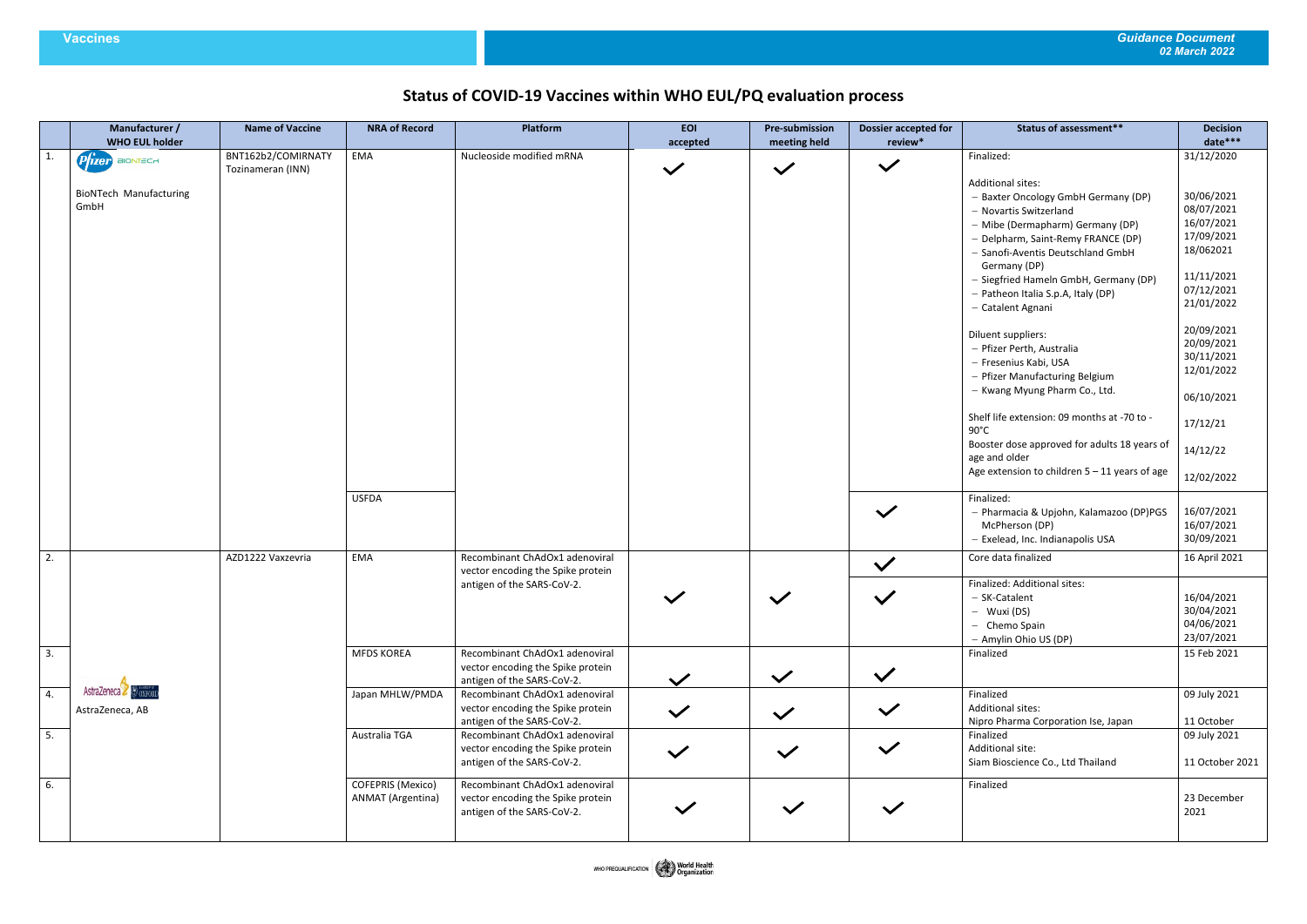|     | Manufacturer /<br><b>WHO EUL holder</b>                                                                             | <b>Name of Vaccine</b>                                      | <b>NRA of Record</b> | Platform                                                                                                                              | <b>EOI</b><br>accepted              | <b>Pre-submission</b><br>meeting held                        | <b>Dossier accepted for</b><br>review*                  | <b>Status of assessment**</b>                                                                                                                                                                    | <b>Decision</b><br>date***                                                                                                       |
|-----|---------------------------------------------------------------------------------------------------------------------|-------------------------------------------------------------|----------------------|---------------------------------------------------------------------------------------------------------------------------------------|-------------------------------------|--------------------------------------------------------------|---------------------------------------------------------|--------------------------------------------------------------------------------------------------------------------------------------------------------------------------------------------------|----------------------------------------------------------------------------------------------------------------------------------|
| 7.  | <b>SERUM INSTITUTE OF INDIA PVT. LTD.</b><br>Cyrus Poonawalla Group<br>Serum Institute of India Pvt.<br>Ltd         | Covishield<br>(ChAdOx1_nCoV-19)                             | <b>DCGI</b>          | Recombinant ChAdOx1 adenoviral<br>vector encoding the Spike protein<br>antigen of the SARS-CoV-2.                                     | $\checkmark$                        | $\checkmark$                                                 | $\checkmark$                                            | Finalized<br>DS and DP Manjari Bk Pune                                                                                                                                                           | 15 Feb 2021<br>12 Nov 2021                                                                                                       |
| 8.  | Infectious Diseases<br>janssen<br>& Vaccines                                                                        | Ad26.COV2.S                                                 | EMA                  | Recombinant, replication-<br>incompetent adenovirus type 26<br>(Ad26) vectored vaccine encoding                                       | $\checkmark$                        | $\checkmark$                                                 | $\checkmark$                                            | Core data finalized (US +NL sites)                                                                                                                                                               | 12 March 2021                                                                                                                    |
|     | PHARMACEUTICAL CONPANIES OF YEAHION-YEAHIYEN<br>Janssen-Cilag International NV                                      |                                                             |                      | the (SARS-CoV-2) Spike (S) protein                                                                                                    |                                     |                                                              | <b>Additional sites:</b><br>- Merck, Durham, UK<br>(DS) | Finalized<br>- Aspen RSA (DP)<br>- Catalent Agnani Italy (DP)<br>- Grand River Aseptic Manufacturing Inc.,<br><b>USA</b><br>- MSD (Merck(, West Point/PA, USA (DP)<br>Sanofi Pasteur France (DP) | 25 June 2021<br>02 July 2021<br>05 Nov 2021<br>27 Jan 2022                                                                       |
|     |                                                                                                                     |                                                             | <b>DCGI</b>          | Recombinant, replication-<br>incompetent adenovirus type 26<br>(Ad26) vectored vaccine encoding<br>the (SARS-CoV-2) Spike (S) protein | $\checkmark$                        | $\checkmark$                                                 | $\checkmark$                                            | Ongoing                                                                                                                                                                                          | To be confirmed                                                                                                                  |
| 9.  | moderna                                                                                                             | mRNA-1273                                                   | EMA                  | mRNA-based vaccine encapsulated<br>in lipid nanoparticle (LNP)                                                                        | $\checkmark$                        | $\checkmark$                                                 | $\checkmark$                                            | Finalized<br>Shelf life extension to 09 months -20±5°C                                                                                                                                           | 30 April 2021<br>14 Feb 2022                                                                                                     |
|     | Moderna Biotech                                                                                                     |                                                             | <b>USFDA</b>         | mRNA-based vaccine encapsulated<br>in lipid nanoparticle (LNP)                                                                        | $\checkmark$                        | $\checkmark$                                                 | $\checkmark$                                            | Finalized<br>ModernaTx. Norwood (DS)<br>- Catalent Indiana, LLC (DP)<br>- Lonza Biologics, Inc. Portsmouth, USA (DS)<br>- Baxter, Bloomington, USA (DP)                                          | 06 August 2021                                                                                                                   |
|     |                                                                                                                     |                                                             | <b>MFDS</b>          | mRNA-based vaccine encapsulated<br>in lipid nanoparticle (LNP)                                                                        | $\checkmark$                        | $\checkmark$                                                 | $\checkmark$                                            | Finalized                                                                                                                                                                                        | 23 December<br>2021                                                                                                              |
| 10. | $\blacktriangleright$ Sinopharm / BIBP <sup>1</sup><br>Beijing Institute of Biological<br>Products Co., Ltd. (BIBP) | SARS-CoV-2 Vaccine<br>(Vero Cell), Inactivated<br>(InCoV)   | <b>NMPA</b>          | Inactivated, produced in Vero cells                                                                                                   | $\checkmark$                        | $\checkmark$                                                 | $\checkmark$                                            | Finalized<br>2 and 5 dose presentation (new<br>manufacturing site)                                                                                                                               | 07 May 2021<br>TBC after<br>ongoing<br>inspection                                                                                |
| 11. | $\blacktriangleright$ sinovac<br>Sinovac Life Sciences Co., Ltd.<br>Sinovac Life Sciences Co., Ltd.                 | COVID-19 Vaccine (Vero<br>Cell), Inactivated/<br>Coronavac™ | <b>NMPA</b>          | Inactivated, produced in Vero cells                                                                                                   | $\checkmark$                        | $\checkmark$                                                 | $\checkmark$                                            | Finalized<br>2 dose presentation                                                                                                                                                                 | 01 June 2021<br>30 September<br>2021                                                                                             |
| 12. | $\infty$<br><b>BHARAT</b><br>BIOTECH<br>Lead Invariation<br>Bharat Biotech, India                                   | SARS-CoV-2 Vaccine,<br>Inactivated (Vero Cell)/<br>COVAXIN  | <b>DCGI</b>          | Whole-Virion Inactivated Vero Cell                                                                                                    | $\checkmark$                        | $\checkmark$                                                 | $\checkmark$                                            | Finalized                                                                                                                                                                                        | 03 November<br>2021                                                                                                              |
| 13. | SERUM INSTITUTE OF INDIA PVT. LTD.<br>Cyrus Poonawalla Group                                                        | NVX-CoV2373/Covovax                                         | <b>DCGI</b>          | Recombinant nanoparticle<br>prefusion spike protein formulated<br>with Matrix-M™ adjuvant                                             | $\checkmark$                        | $\checkmark$                                                 | Rolling data started 21<br>September 2021               | Finalized                                                                                                                                                                                        | 17 December<br>2021                                                                                                              |
| 14. | <b>NOVAVAX</b>                                                                                                      | NVX-CoV2373/Nuvaxovid                                       | EMA                  | Recombinant nanoparticle<br>prefusion spike protein formulated<br>with Matrix-M™ adjuvant                                             | $\checkmark$                        | $\checkmark$                                                 | Rolling data started 19<br>August 2021                  | Finalized                                                                                                                                                                                        | 20 December<br>2021                                                                                                              |
| 15. | <b>NE RUSSIAN DIRECT</b><br>INVESTMENT FUND                                                                         | Sputnik V                                                   | <b>Russian NRA</b>   | Human Adenovirus Vector-based<br>Covid-19 vaccine                                                                                     | Additional information<br>submitted | Several meetings<br>have been and<br>continue to be<br>held. | "Rolling" submission<br>incomplete.                     | Process restarted, awaiting completion of<br>rolling submission and CAPAs to last<br>inspection                                                                                                  | Anticipated date<br>will be set once<br>all data is<br>submitted and<br>follow-up of<br>inspection<br>observations<br>completed. |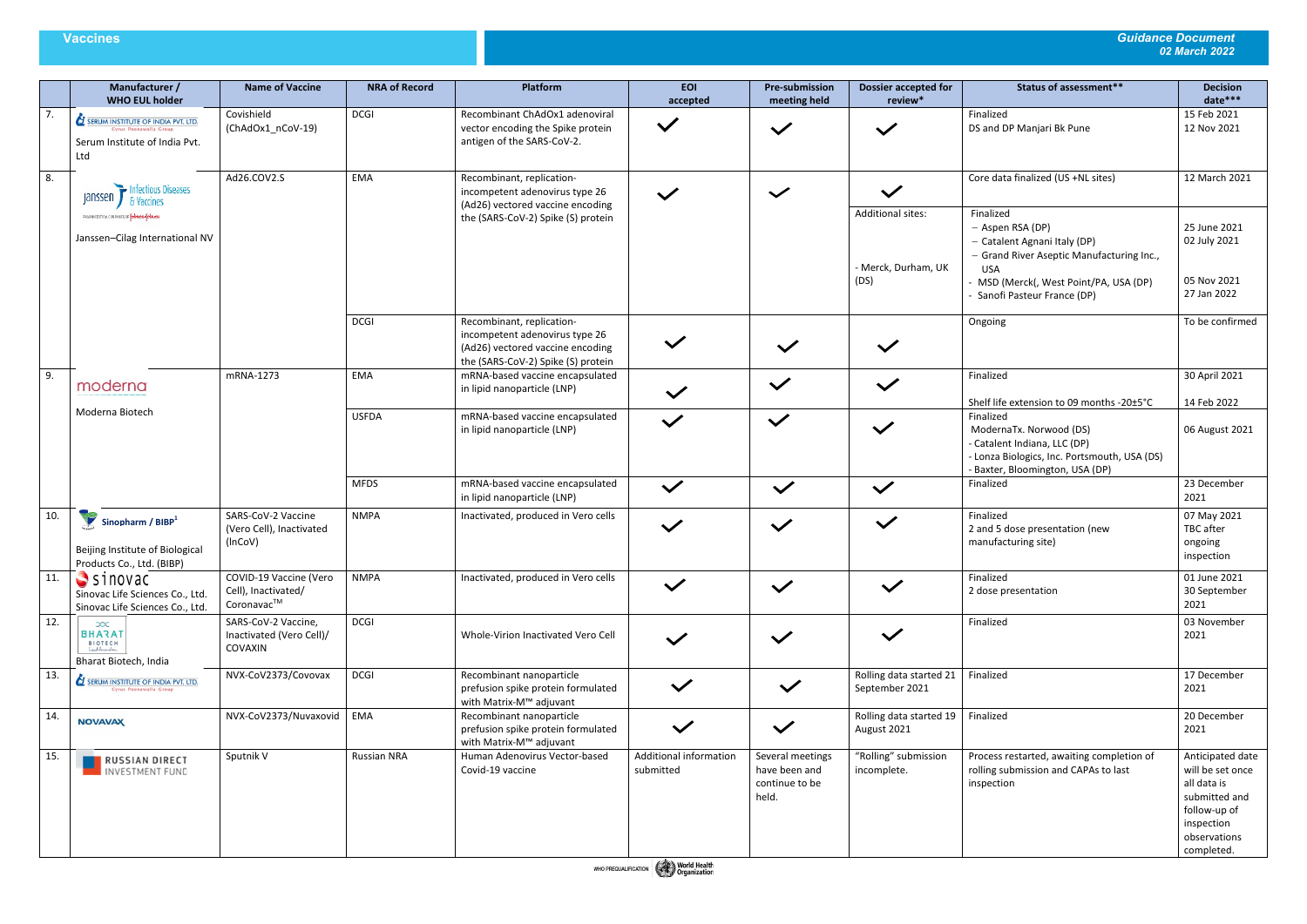|         | Status of assessment** | <b>Decision</b><br>date*** |
|---------|------------------------|----------------------------|
| Ongoing |                        | To be confirmed            |
|         |                        |                            |
| Ongoing |                        | TBC                        |
| Ongoing |                        | TBC                        |
|         |                        |                            |
| Ongoing |                        |                            |
|         |                        |                            |
|         |                        |                            |
|         |                        |                            |
|         |                        |                            |
|         |                        |                            |
|         |                        |                            |
|         |                        |                            |
|         |                        |                            |
|         |                        |                            |
|         |                        |                            |
|         |                        |                            |
|         |                        |                            |
|         |                        |                            |
|         |                        |                            |
|         |                        |                            |
|         |                        |                            |
|         |                        |                            |

|     | Manufacturer /<br><b>WHO EUL holder</b>                       | <b>Name of Vaccine</b>                                                                                              | <b>NRA of Record</b>                    | Platform                                                                                                 | <b>EOI</b><br>accepted                                               | <b>Pre-submission</b><br>meeting held                    | <b>Dossier accepted for</b><br>review*      |     |
|-----|---------------------------------------------------------------|---------------------------------------------------------------------------------------------------------------------|-----------------------------------------|----------------------------------------------------------------------------------------------------------|----------------------------------------------------------------------|----------------------------------------------------------|---------------------------------------------|-----|
| 16. | Sinopharm / WIBP <sup>2</sup>                                 | Inactivated SARS-CoV-2<br>Vaccine (Vero Cell)                                                                       | <b>NMPA</b>                             | Inactivated, produced in Vero cells                                                                      | $\checkmark$                                                         | $\checkmark$                                             | Rolling data started 23<br><b>July 2021</b> | Ong |
| 17. | <b>◇</b> 康希诺生物                                                | Ad5-nCoV                                                                                                            | <b>NMPA</b>                             | <b>Recombinant Novel Coronavirus</b><br>Vaccine (Adenovirus Type 5 Vector)                               | $\checkmark$                                                         | $\checkmark$                                             | Rolling data started 09<br>August 2021      | Ong |
| 18. | <b>SANOFI</b>                                                 | CoV2 preS dTM-AS03<br>vaccine                                                                                       | EMA                                     | Recombinant, adjuvanted                                                                                  |                                                                      |                                                          | Rolling data started 30<br><b>July 2021</b> | Ong |
| 19. | Clover Biopharmaceuticals                                     | SCB-2019                                                                                                            | <b>NMPA</b>                             | Novel recombinant SARS-CoV-2<br>Spike (S)-Trimer fusion protein                                          |                                                                      |                                                          | Rolling data started<br>20 September        | Ong |
| 20. | Zhifei Longcom, China                                         | <b>Recombinant Novel</b><br>Coronavirus Vaccine<br>(CHO Cell)                                                       | <b>NMPA</b>                             | Recombinant protein subunit                                                                              |                                                                      | 2 Pre-submission<br>meeting held on 1<br>and 21 Dec 2021 |                                             |     |
| 21. | Shifa Pharmed - Barkat, Iran                                  | Coviran <sup>®</sup> vaccine                                                                                        | Iran Food Drug<br>Administration (IFDA) | Inactivated, produced in Vero cells                                                                      | $\checkmark$                                                         | Presubmission<br>meeting held on 26<br>January 2022      |                                             |     |
| 22. | <b>CIGB</b>                                                   | Abdala                                                                                                              | CECMED                                  | Protein subunit                                                                                          | EOI under review                                                     |                                                          |                                             |     |
| 23. | <b>Biological E</b>                                           | Corbevax                                                                                                            | DCGI India                              | RBD antigen of SARS CoV-2 (Covid-<br>19)                                                                 |                                                                      |                                                          |                                             |     |
| 24. | SK Bioscience                                                 | GBP510                                                                                                              | MFDS (RoKorea)                          | Recombinant protein subunit                                                                              | EOI under review                                                     |                                                          |                                             |     |
| 25. | WestVac Biopharma                                             | Recombinant COVID-19<br>Vaccine                                                                                     | NMPA China                              | Recombinant SARS-CoV-2 S-RBD<br>protein                                                                  | EOI under review                                                     |                                                          |                                             |     |
| 26. | Nanogen                                                       | Nanocovax                                                                                                           | Drug Administration<br>of Vietnam       | Recombinant Spike protein                                                                                | EOI under review                                                     |                                                          |                                             |     |
| 27. | Cinnagen                                                      | SpikoGen                                                                                                            | Iran Food Drug<br>Administration (IFDA) | Recombinant Protein                                                                                      | EOI under review                                                     |                                                          |                                             |     |
| 28. | R-PHARM                                                       | Vaccine R-COVI                                                                                                      | <b>Russian NRA</b>                      | Recombinant ChAdOx1 adenoviral<br>vector encoding the Spike protein<br>antigen of the SARS-CoV-2.        | EOI under review                                                     |                                                          |                                             |     |
| 29. | SK Bioscience                                                 | Nuvaxovid prefilled<br>syringe                                                                                      | MFDS (RoKorea)                          | Recombinant nanoparticle<br>prefusion spike protein formulated<br>with Matrix-M™ adjuvant                | EOI under review                                                     |                                                          |                                             |     |
| 30. | Medicago                                                      | COVIFENZ®                                                                                                           | <b>Health Canada</b>                    | Plant-based virus-like particle [VLP],<br>recombinant, adjuvanted                                        | Not accepted                                                         |                                                          |                                             |     |
| 31. | <b>CUREVAC</b><br>the RNA people®                             | Zorecimeran (INN)<br>concentrate and solvent<br>for dispersion for<br>injection; Company code:<br>CVnCoV/CV07050101 | EMA                                     | mRNA-based vaccine encapsulated<br>in lipid nanoparticle (LNP)                                           |                                                                      | Application<br>withdrawn by<br>manufacturer              |                                             |     |
| 32. | Vector State Research Centre<br>of Viralogy and Biotechnology | EpiVacCorona                                                                                                        | Russian NRA                             | Peptide antigen                                                                                          | Letter received not EOI.<br>Reply sent on<br>15/01/2021              |                                                          |                                             |     |
| 33. | IMBCAMS, China                                                | SARS-CoV-2 Vaccine,<br>Inactivated (Vero Cell)                                                                      | <b>NMPA</b>                             | Inactivated                                                                                              | Not accepted, still<br>under initial<br>development                  |                                                          |                                             |     |
| 34. | BioCubaFarma - Cuba                                           | Soberana 01,<br>Soberana 02<br>Soberana Plus                                                                        | CECMED                                  | SARS-CoV-2 spike protein<br>conjugated chemically to<br>meningococcal B or tetanus toxoid<br>or Aluminum | Awaiting information on<br>strategy and timelines<br>for submission. |                                                          |                                             |     |